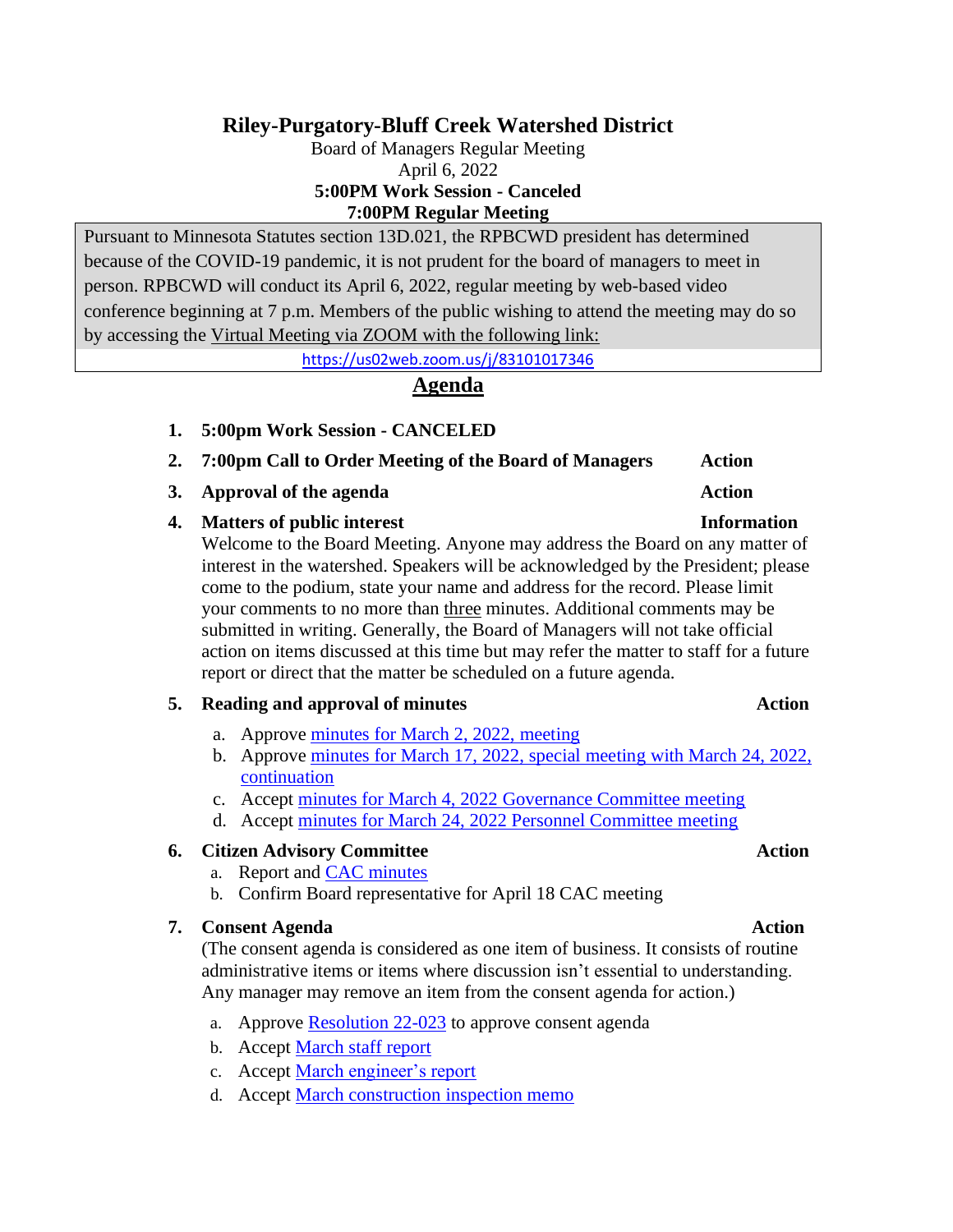- e. Approve payment of [Chloride Reduction Grant reimbursement to Eden](https://rpbcwd.org/download_file/2381/0)  [Prairie Schools](https://rpbcwd.org/download_file/2381/0)
- f. Approve [Permit 2021-085](https://rpbcwd.org/download_file/2382/0) 7851 Park Drive Storage Expansion as presented in the proposed board action section of the permit review report.
- g. Approve [Permit 2022-002](https://rpbcwd.org/download_file/2384/0) New Vantage/Momentum Building as presented in the proposed board action section of the permit review report.
- h. Approve continued [financial assistance of Carver County and Eden Prairie](https://rpbcwd.org/download_file/2383/0)  [AIS inspection programs.](https://rpbcwd.org/download_file/2383/0)
- i. Authorize distribution of [2021 Annual Report](https://rpbcwd.org/download_file/2397/0)
- j. [Summary of March 24](https://rpbcwd.org/download_file/2394/0)<sup>th</sup> Personnel Committee
- k. Approval of Governance [Committee regular meeting schedule.](https://rpbcwd.org/download_file/2405/0)
- l. Approval of [Resolution 22-032](https://rpbcwd.org/download_file/2406/0) authorizing a cooperative agreement for the Lower MN River Chloride Initiative

# **8. Action Items**

- a. Items moved from Consent Agenda
- b. Accept [February Treasurer's Report](https://rpbcwd.org/download_file/2400/0)
- c. Approve paying of the bills
- d. Approve [Resolution 22-024](https://rpbcwd.org/download_file/2385/0) to approve approach to gathering feedback on the Governance Manual
- e. Approve **Resolution 22-025** to authorize Administrator to enter agreement with Carver County Soil and Water Conservation District for technical services
- f. Approve Resolution 22-026 to authorize Administrator to enter [agreement](https://rpbcwd.org/download_file/2387/0) [with the University of Minnesota](https://rpbcwd.org/download_file/2387/0) for assessment and analysis of aquatic vegetation.
- g. Approve Resolution 22-027 to authorize Administrator to enter [agreement/s](https://rpbcwd.org/download_file/2388/0)  [with PLM for Staring Lake fluridone treatment](https://rpbcwd.org/download_file/2388/0)
- h. Approve Resolution 22-028 to authorize Administrator to enter [agreements](https://rpbcwd.org/download_file/2389/0)  with PLM for lake vegetation management.
- i. Approve [Resolution 22-031](https://rpbcwd.org/download_file/2404/0) [Greene Espel PLLP request](https://rpbcwd.org/download_file/2390/0) for the Board approval of waiver regarding retention of Barr
- j. Approve Resolution 22-029 for <u>fund transfers to reconcile 2021 budget</u>.
- k. Consider [variance request for Permit 2021-063 Reserve at Autumn Woods](https://rpbcwd.org/download_file/2392/0) as related to floodplain compensatory storage
- l. Consider [exception request for Permit 2021-063 Reserve at Autumn Woods](https://rpbcwd.org/download_file/2392/0) as related to waterbody crossing used for wetland restoration
- m. Approve [Permit 2021-063 Reserve at Autumn Woods](https://rpbcwd.org/download_file/2392/0) as presented in the proposed board action section of the permit review report.
- n. Approve [Groundwater Conservation Grant reimbursement distribution](https://rpbcwd.org/download_file/2393/0) in the amount of \$25,722.56 to Bloomington Public Works